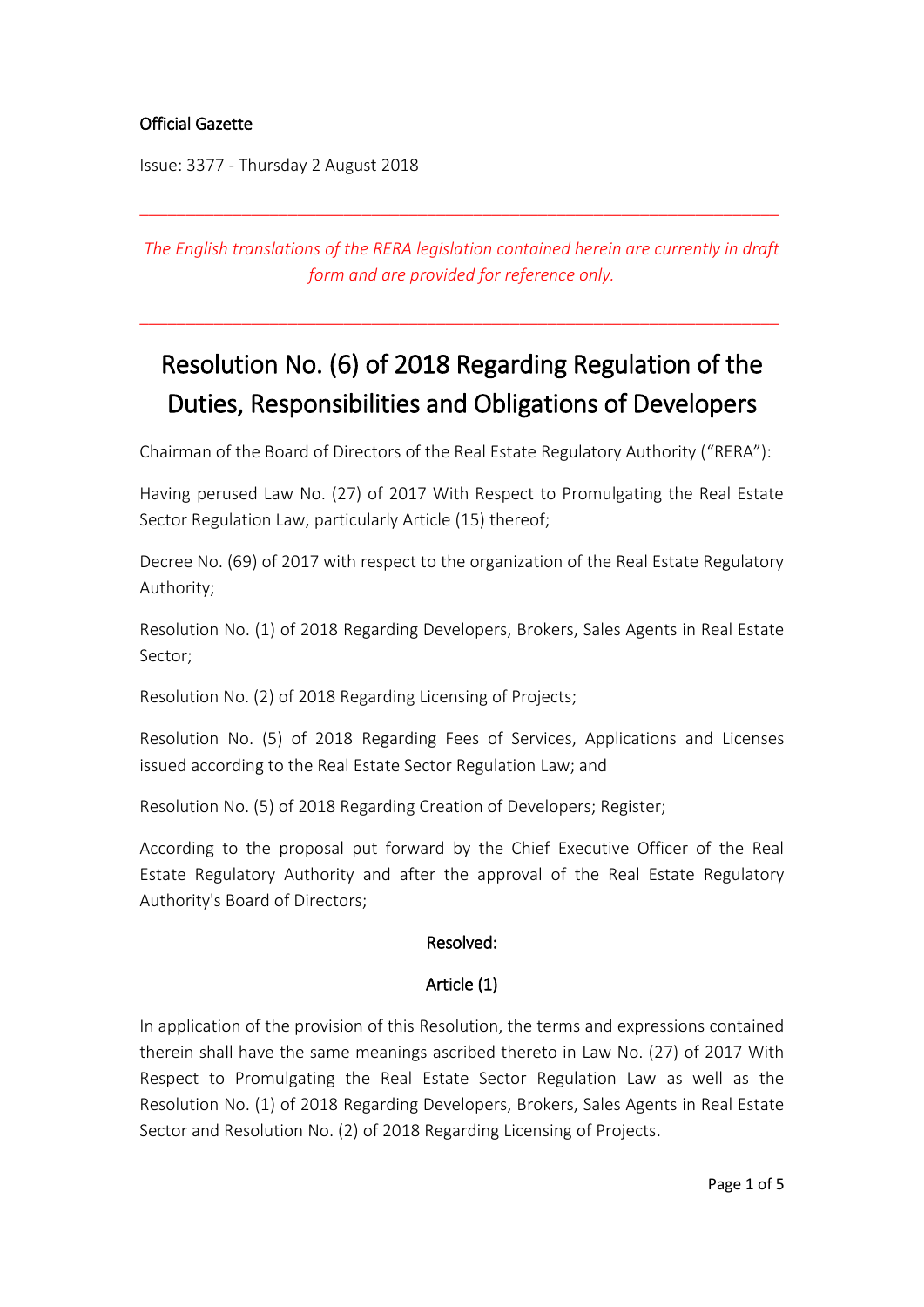# Scope of Application

## Article (2)

The provisions stated herein shall apply to all such real estate activities of the developer licensed by the RERA unless the latter decides to exempt any real estate activity as it may deem appropriate from the application of this Resolution according to the conditions and requirements of each real estate activity.

## Developer's Obligations and Duties towards RERA

# Article (3)

The developer shall:

- 1- Carry out real estate activities in accordance with fairness and good faith.
- 2- Keep and maintain, for seven years, records of licenses issued for the real estate projects including the project name, location, services, ancillary facilities, unit numbers and sizes and the proportion of sales in the project.
- 3- Keep the RERA informed of the completed stages of the real estate development project and report any cause that may delay the completion in such a way as may be determined by the RERA.
- 4- Provide thee RERA with monthly sales schedule at the end of each month in such manner as it may determine.
- 5- Submit a comprehensive report to the RERA on sales at the end of each financial year.
- 6- Submit a comprehensive report to the RERA upon the completion of the project including all real estate unit sale transactions and names of buyers, provided that the names of buyers shall be changed if more than one sale is made in the early stages of the project until the delivery of these units.

# Conditions for Disposal of Development Project

# Article (4)

The developer may not dispose of the real estate development unless after obtaining a written authorization from the RERA and only after fulfilling the following conditions: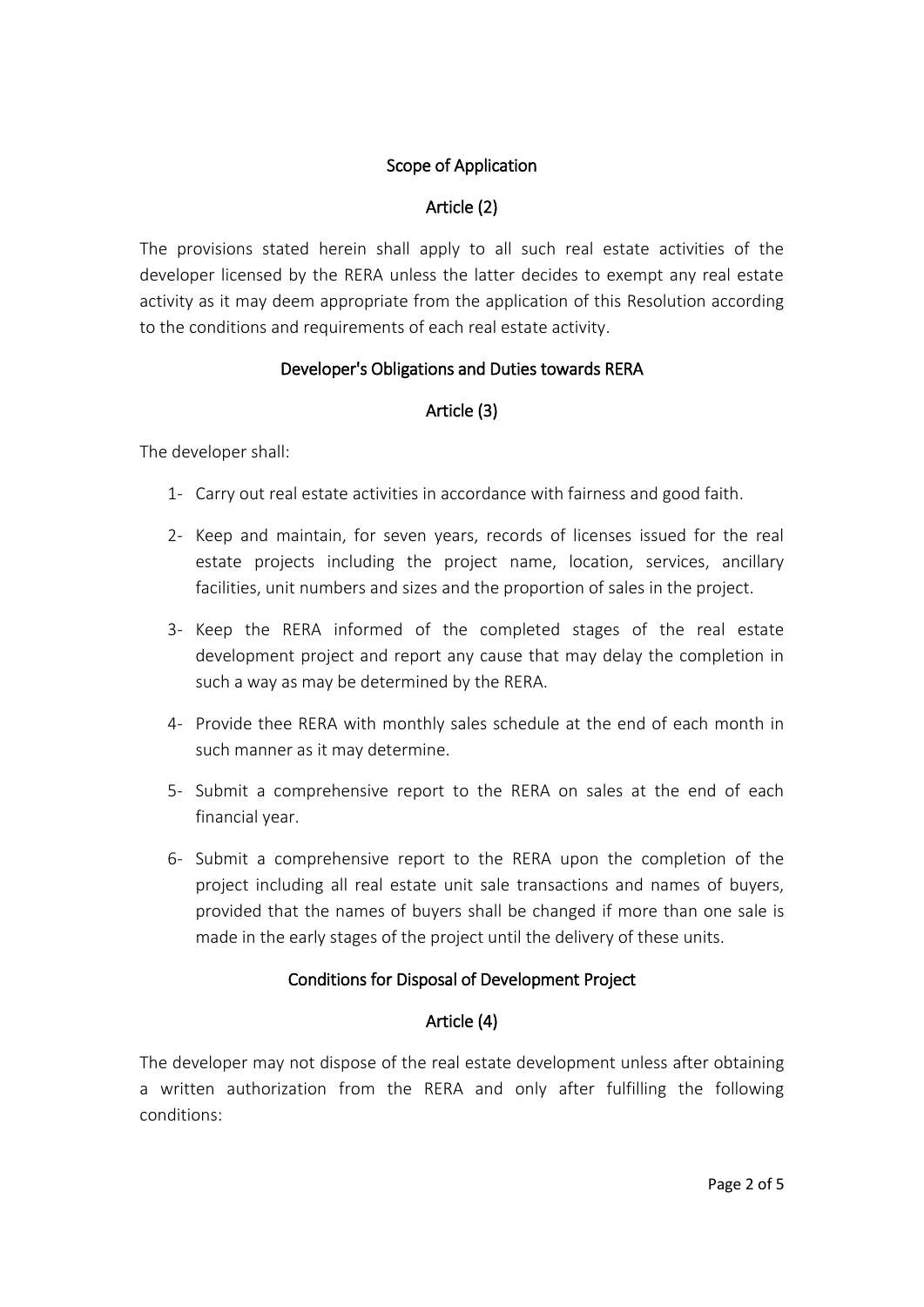- 1- The project license is transferred to be in the name of the new licensed owner;
- 2- All buyers are notified in writing of the disposal of the project;
- 3- Obligations of the new owner towards the buyers are stated;
- 4- No visible structural defects are found in the already completed part; and
- 5- This disposal does not affect the buyers' rights.

## Developer's Obligations towards Buyers and Third Parties

# Article (5)

The developer shall provide the buyers and third parties with correct and accurate information and it shall not offer any false or misleading promises especially in the marketing or advertising campaigns for development projects.

## Article (6)

Without an excuse acceptable to the RERA, the developer may not, refuse to deliver the final contract of the unit to the buyer and it shall comply with all the provisions prescribed in Resolution No. 2 of 2018 on licenses the real estate projects.

# Article (7)

The developer shall provide the buyer with disclosure statement before concluding the off-plan sale contract

# Article (8)

The developer shall not modify the specifications agreed upon with the buyer in the sale contract. If any necessary modifications are made for technical reasons or as a result of the nature of works, it shall replace any material or make the finishing with material and substances of the same value and quality and shall notify the buyer of any such modifications as soon as possible.

# Article (9)

The developer shall keep the buyer of the unit informed of the completed stages of the project and shall notify it of any cause that might delay the completion and define a new deadline for delivery.

# Unit Delivery and Registration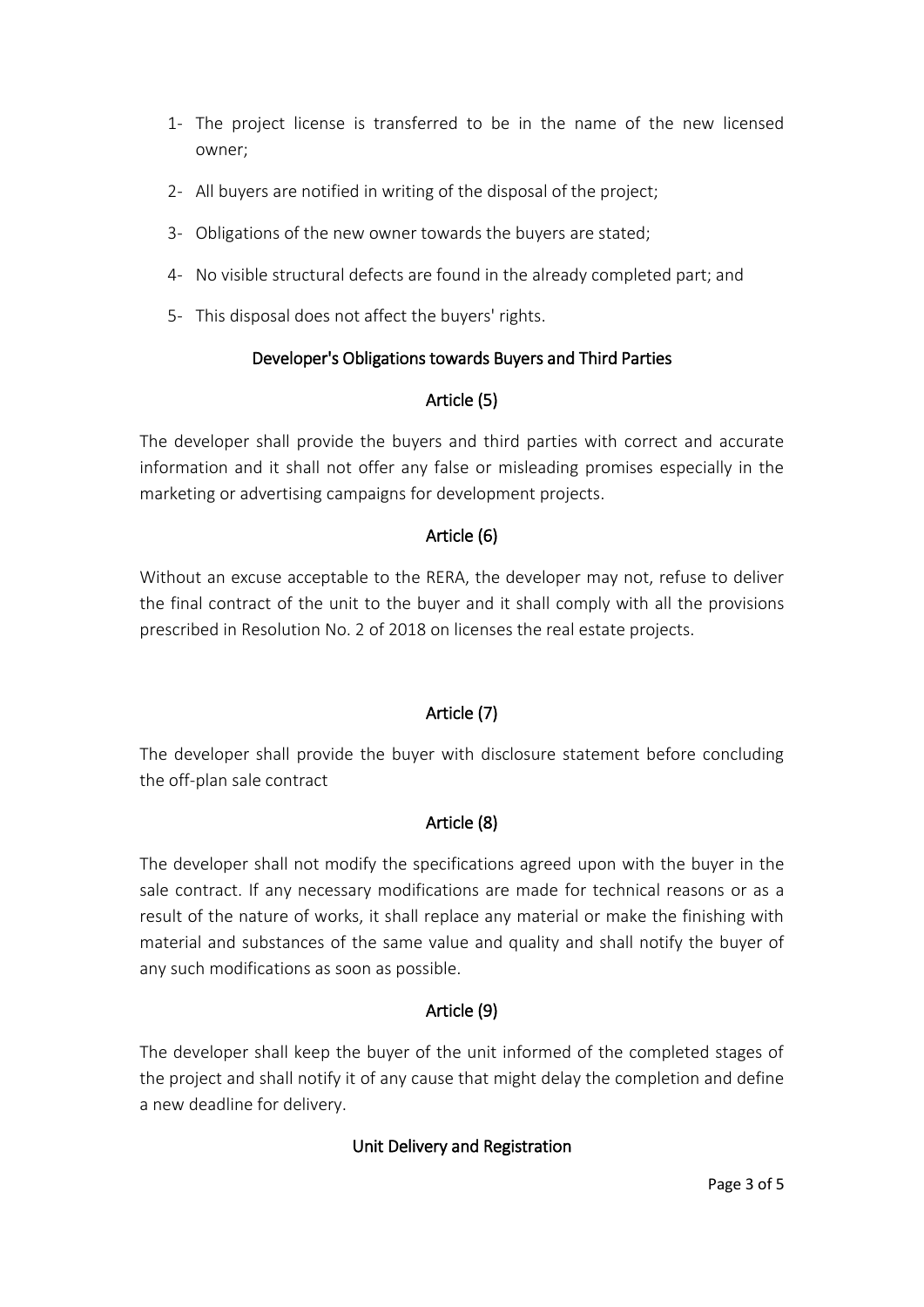## Article (10)

Upon completion of the project, the developer may not refrain from delivering or registering the unit in the buyer's name with the real estate register if the buyer pays the full price according to the items of the sales contract, even if the buyer has any other financial liabilities towards the developer.

If the developer fails to register the unit in the buyer's name for any reason after the buyer has paid the price in full, the RERA may, at the request of the buyer, register the unit in the buyer's name.

#### Article (11)

The developer shall deliver the unit to the buyer with the floor area agreed upon in the contract, in a usable condition and free of visible defects.

#### Compensation for Unit Floor Area Adjustment

#### Article (12)

The developer may claim compensation for the adjustment of the unit floor area by increasing the price agreed upon in the contract at a percentage equivalent to the increase in the floor area or by decreasing the price at a percentage equivalent to the decrease in the area if the increase or the decrease exceeds (5-10%) and shall not claim compensation if the increase or decrease is less than (5%).

#### Article (13)

The buyer may take any of the following steps in case of increase or decrease in the unit floor area exceeding 10%:

- 1- Terminate the contract,
- 2- Pay the price for the increased floor area at the price agreed in the contract, and/or
- 3- Deduct the price for the decreased floor area at the price agreed in the contract.

#### Conflict of Interests

#### Article (14)

Upon practicing the real estate activities, the developer shall disclose to the buyer and the RERA in writing any conflict of interest related to its activity.